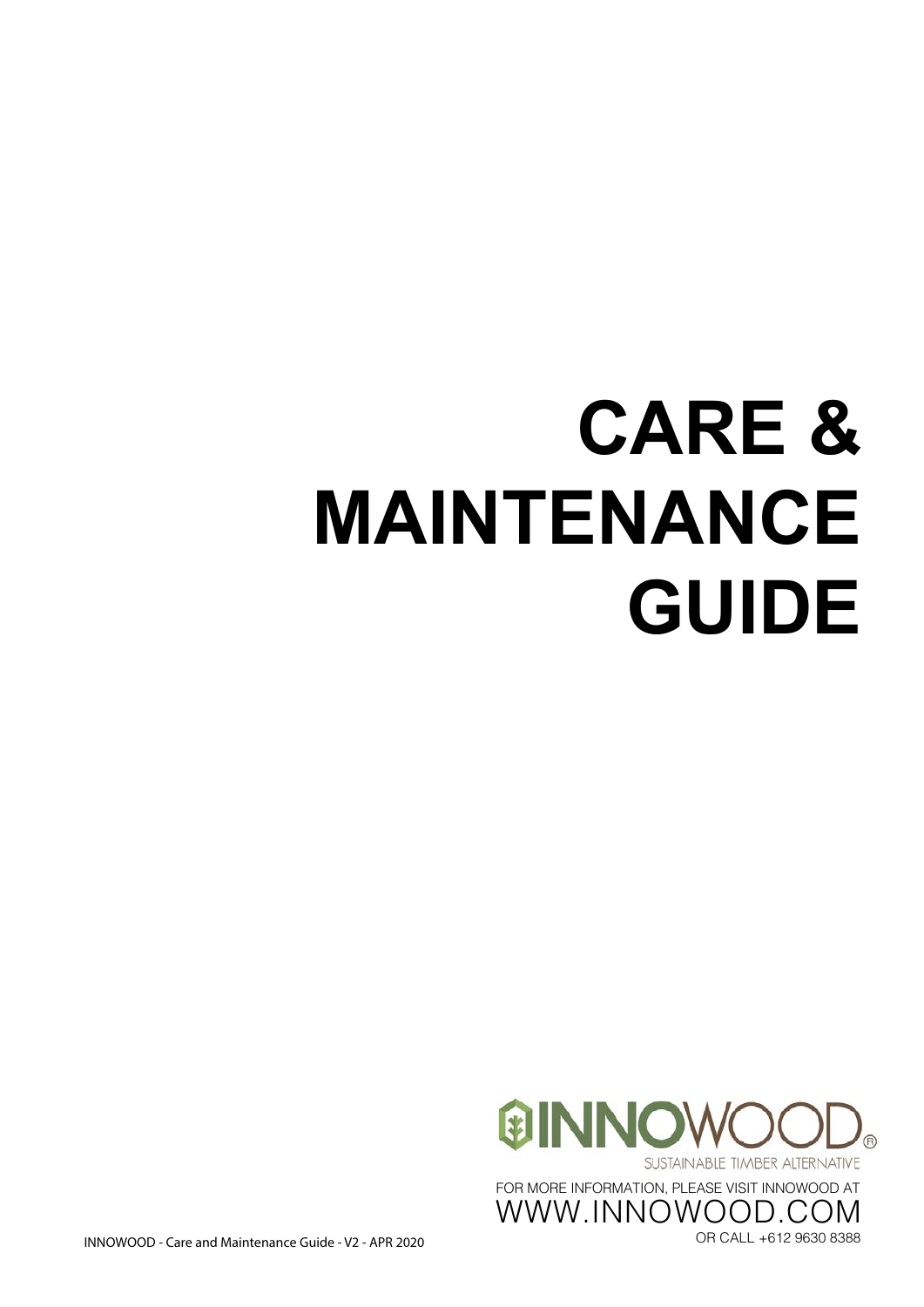

### **CARE & MAINTENANCE GUIDE**

INNOWOOD is a low-maintenance material that only requires simple care & maintenance to ensure lasting appearance and integrity.

We recommend performing periodical maintenance in order to prolong the life of INNOWOOD product coating. Performing regular simple cleaning and rinsing off the product with a standard water hose to remove surface dirt willl ensure the best coating performance and appearance. Do not use abrasive substances or chemicals such as sugar soap and synthetic thinners to clean the surface and do not use pressure cleaners. To determine if recoating is required, a maintenance inspection is recommended every 12 months for Cladding, Ceiling and Screening products and every 6 months is recommended for Decking due to foot traffic and wear.

#### **FACTORY PRECOATING**

To prolong the effects of fading, INNOWOOD is supplied factory precoated. However, no matter what kind of coating is used, after years of sunlight and different levels of ultraviolet exposure, the products will still gradually fade to different levels.

The degree of discoloration of the coating can also be caused by other reasons, such as the close reflection from a reflective surface like a metal material or glass onto the INNOWOOD surface. Situations such as these can also adversely affect the colour retention performance of INNOWOOD products and can accelerate the change of product colour to varying degrees, like places with severe air pollution, excessive dust accumulation or stains can also affect the durability of the coating.

The weather resistance of precoated products depend on the following factors:

- Amount of direct or reflected sunlight
- Precipitation, debris, pollution and dust
- Wear and tear
- Foot traffic for decking

#### **RECOATING**

If the surface of the INNOWOOD colour begins to show signs of severe discolouration or if there is a desire to change the colour tone then the colour can be restored and maintained by recoating according to the instructions specified in the INNOWOOD Recoating Procedure Guideline that is found on the INNOWOOD website.

Please bear in mind that quality and performance of recoated product is highly dependent on quality of application. Also, it needs to be understood that the recoating will differ from the factory precoat in both colour and finish.



INNOWOOD takes no responsibility for the damage if the recoating procedure guideline is not strictly followed.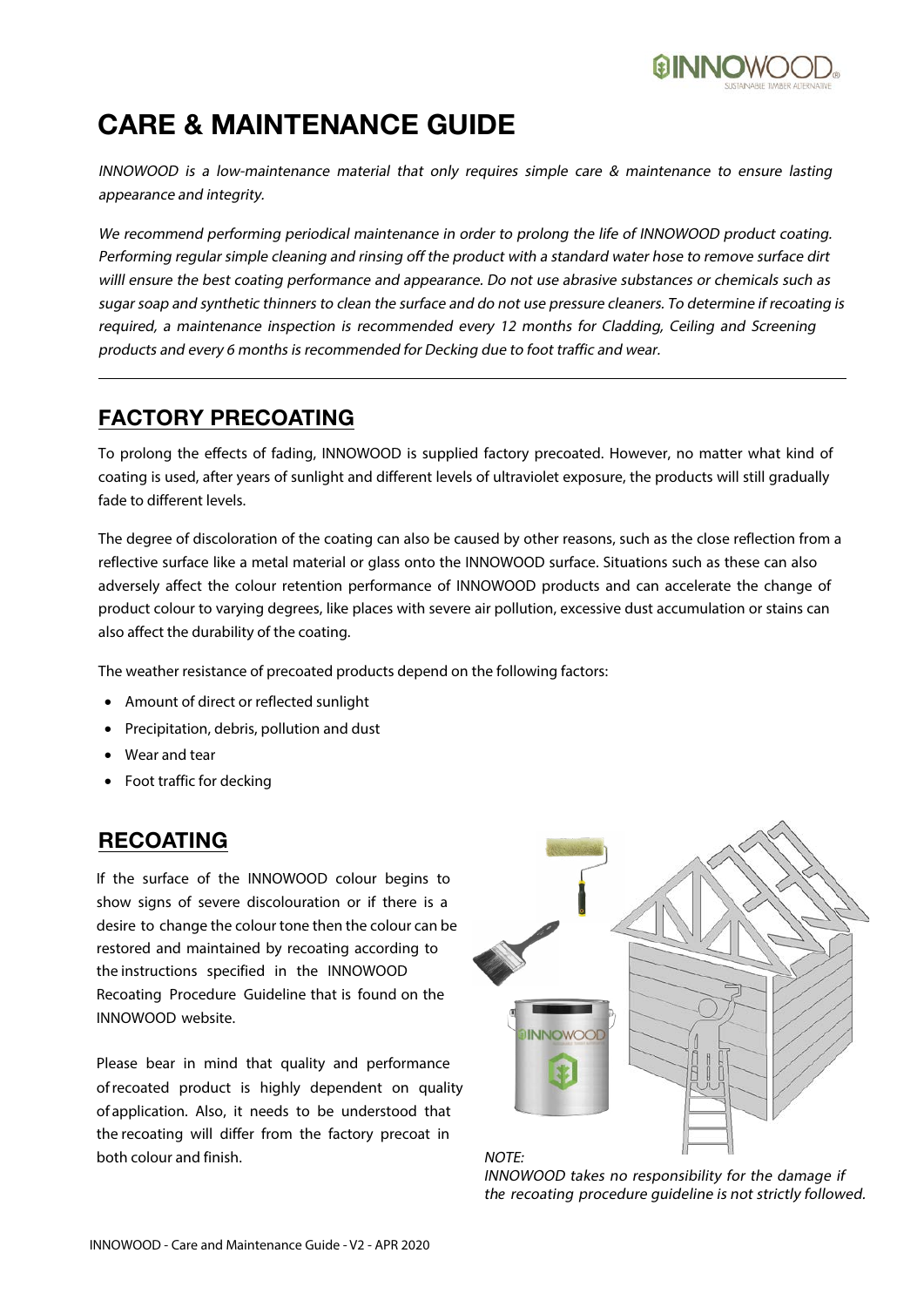INNOWOOD - Care and Maintenance Guide - V2 - APR 2020

## **GENERAL CLEANING**

We recommend performing periodical maintenance in order to prolong the life of INNOWOOD product coating. Performing regular simple cleaning and rinsing of the product with a standard water hose to remove surface dirt will ensure the best coating performance and appearance. Do not use abrasive substances or chemicals such as sugar soap and synthetic thinners to clean the surface and do not use pressure cleaners.

To determine if recoating is required, a maintenance inspection is recommended every 12 months for Cladding, Ceiling and Screening products and every 6 months is recommended for Decking due to foot traffic and wear.

Many stains from spills can be cleaned with warm water or soapy water by following steps below:

- 1. Immediately blot the stained area with a clean cloth and remove as much of the spill as possible.
- 2. Soak the stained area with warm water and blot up with a soft towel.
- 3. If the stain is still evident, mix a solution of mild dishwashing detergent and warm water.
- 4. Using a clean cloth or soft sponge, soak the soapy solution to the stain and allow to stand for 3 minutes.
- 5. Blot up the soapy solution with a clean cloth or sponge and then wash down with area with clean water.
- 6. Repeat if necessary.

NOTE: We do not recommend the use of pressure washers or bristled brushes.

#### **ADDITIONAL NOTES FOR DECKING**

As the INNOWOOD decking is a finished product, it must be protected from scratches and marks during and after installation and from any other site construction activity.

We recommend the following during construction where possible:

- All foot traffic is avoided or limited to only clean footwear that is free from abrasive objects such as dirt, sand, rocks, glass etc.
- If foot traffic cannot be avoided, then the deck should be swept clean to remove dirt and other abrasive material and a breathable membrane cover be place over the deck but there must be adequate ventilation between the covering and decking. Do not completely seal the covering to the deck and if possible, the covering should be removed daily.
- Do not drag or place heavy items or construction materials on the deck.

We recommend the following during use:

- Always protect the deck from furniture legs etc by using protective pads such as self-adhesive pads.
- Sweep regularly to remove dirt, sand and other abrasive materials.
- Beware of rocks or glass that can be lodged in the soles of shoes that can cause significant scratches.
- Never drag objects across the surface, always lift and set them back down.
- Hard plastic wheels on furniture or appliances can scratch if they are not pushed in the correct direction.